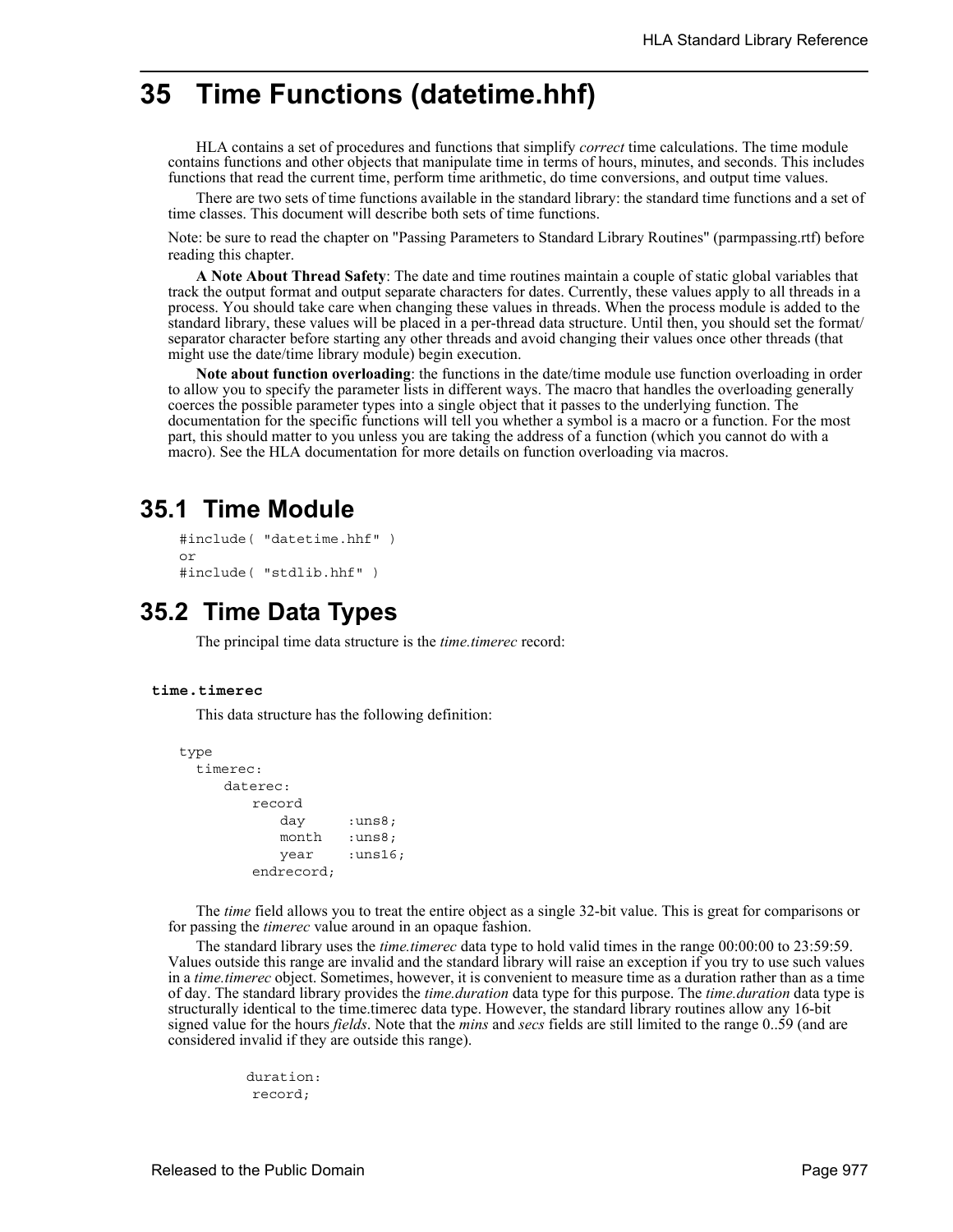```
secs:int8;
   mins:int8;
   hours:int16;
endrecord;
```
The *time.OutputFormat* data type controls how the string conversion functions format time values when converting them to strings. This is an enumerated data type with the following values:

```
 OutputFormat: enum
\{ hhmmssAMPM,
                       hhmmssAP,
                       hhmmss12,
                       hhmmss24,
                       hhmmAMPM,
                       hhmmAP,
                       hhmm12,
                       hhmm24,
                       badTimeFormat 
 };
```
The Standard Library maintains an internal static variable that keeps track of the current output format (which you can change via the time.setFormat function). The various settings affect the output format as follows:

**hhmmssAMPM**: Date is output using a 12-hour clock in the range 01:00:00 to 12:59:59 with an "AM" or "PM" suffix on the time.

**hhmmssAP**: Date conversion uses a 12-hour clock in the range 01:00:00 to 12:59:59 with an "A" or "P" suffix on the time.

**hhmmss12**: Date conversion uses a 12-hour clock in the range 01:00:00 to 12:59:59 with no suffix to denote morning or evening times.

**hhmmss24**: Date conversion uses a 24-hour clock in the range 00:00:00 to 23:59:59.

**hhmmAMPM**: Date is output using a 12-hour clock in the range 01:00 to 12:59 with an "AM" or "PM" suffix on the time.

**hhmmAP**: Date conversion uses a 12-hour clock in the range 01:00 to 12:59 with an "A" or "P" suffix on the time.

**hhmm12**: Date conversion uses a 12-hour clock in the range 01:00 to 12:59 with no suffix to denote morning or evening times.

**hhmm24**: Date conversion uses a 24-hour clock in the range 00:00 to 23:59.

# **35.3 Time Predicates**

The functions in this category test times for validity and do other checks on times.

```
time.validate( h:word; m:byte; s:byte );
time.validate( hms:time.timerec );
time._validate( tm:timerec );
```
HLA high-level calling sequence examples: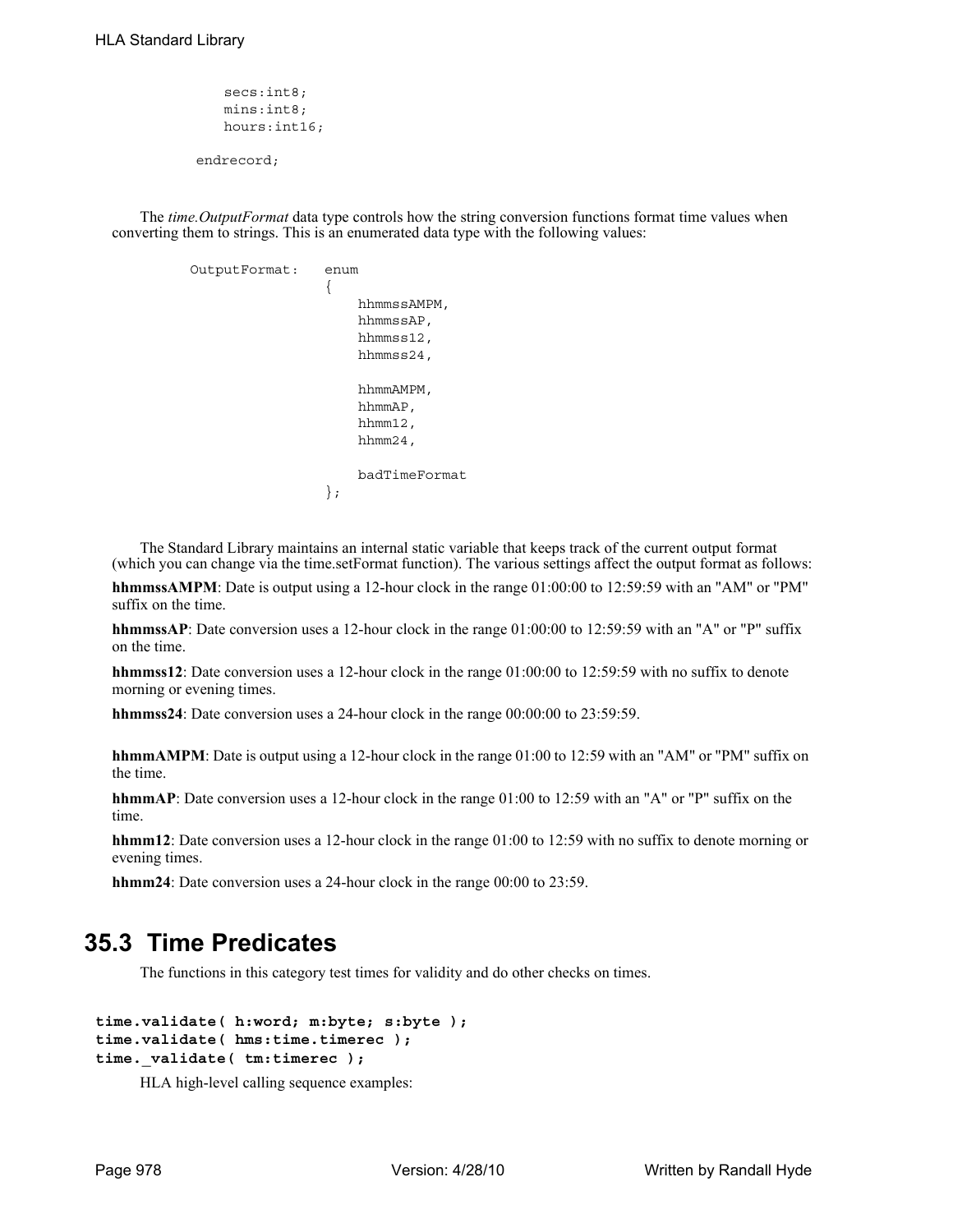```
try
  time.validate( someTimeVar );
   anyexception
  // Do something if the time is invalid
endtry;
try
  time.validate( someHour, someMinute, someSecond );
   anyexception
  // Do something if the time is invalid
endtry;
try
  time. validate( someTimeVar );
   anyexception
  // Do something if the time is invalid
endtry;
HLA low-level calling sequence examples:
push( someTimeVar.time );
call time._validate;
  The functions in this category test times for validity and do other checks on times.
```

```
time.isValid( h:word; m:byte; s:byte );
time.isValid( hms:time.timerec );
time._isValid( tm:timerec );
   HLA high-level calling sequence examples:
   time.isValid( someTimeVar );
   mov( al, timeIsValidVar1 );
   time.isValid( someHour, someMinute, someSecond );
   mov( al, timeIsValid2 );
   time. validate( someTimeVar );
   mov( al, timeIsValid3 );
   HLA low-level calling sequence examples:
   push( someTimeVar.time );
   call time. isValid;
   mov( al, timeIsValid3 );
```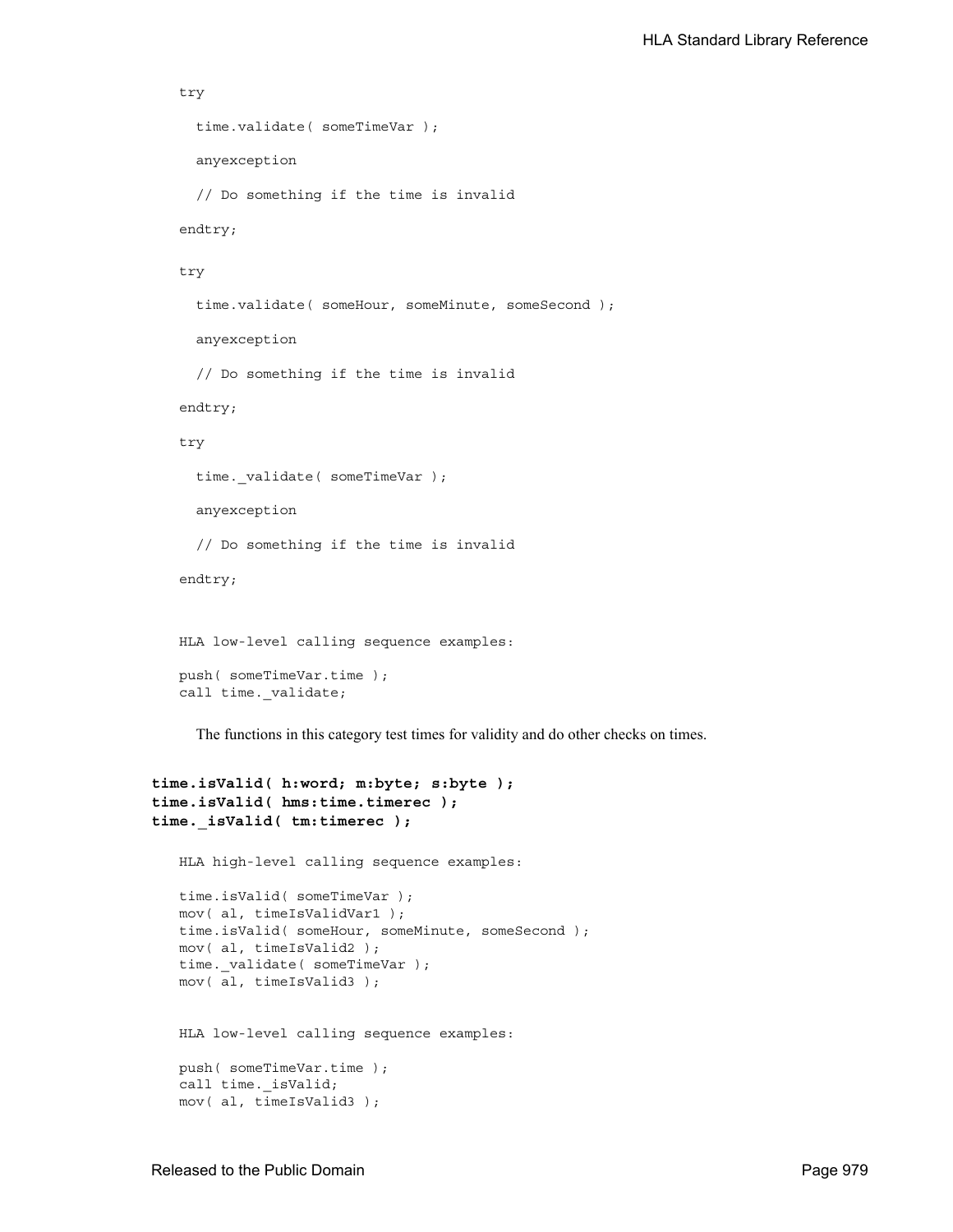# **35.4 Time Conversions**

The functions in this category convert time between hours/minutes/second format and an integer specifying some number of seconds, and the functions in this category also perform basic time arithmetic functions such as the addtion and subtraction of time.

### **#macro unpack( tm, h, m, s )**

This macro takes a *time.timerec* object as its first argument and extracts the *hours*, *mins*, and *secs* fields (zero-extending them to 32 bits) and stores the extract values in the dword *h*, *m*, and *s* arguments (respectively).

HLA macro invocation examples:

time.unpack( sometimeVar, hoursVar32, MinutesVar32, SecondsVar32 );

### **#macro pack( h, m, s, \_tm\_ )**

This macro takes the hours (h), minutes (m), and seconds (s) arguments and packs them into a *time.timerec* object. This macro is very similar to the *date.pack* macro, see the description of that macro for more details about the operation of this macro. Note that if h, m, or s are constant values, this macro will check them to see if they are valid (that is, values in the range 00:00:00 to 23:59:59).

HLA macro invocation examples:

time.unpack( hoursVar32, MinutesVar32, SecondsVar32, someTimeVar );

#### **time.durationToSecs( hours:word; mins:byte; secs:byte ); @returns( "eax");**

This function converts a time span in HHMMSS format to some number of seconds (if HHMMSS is the time of day, then these functions return the time in seconds since midnight). Note that HHMMSS does not have to be a 12-hour or 24-hour clock value. You may specify any number of hours between 0 and 65535, and any number of seconds or minutes between 0 and 255 for this function.

# **time.secsToDuration**

```
(
```

| $seconds$ : $uns32;$ |        |
|----------------------|--------|
| var hours            | :word; |
| var mins             | :byte; |
| var secs             | :byte  |

**);**

This function converts some number of seconds to a duration (the number of hours, minutes, and seconds) and stores that duration in the *hours*, *mins*, and *seconds* parameters passed by reference. If the number of seconds exceeds 65535 hours, 59 minutes, and 59 seeconds, then this function raises an *ex.TimeOverflow* exception.

```
HLA high-level calling sequence examples:
time.secsToDuration( seconds, hoursVar32, MinsVar32, SecsVar32 );
HLA low-level calling sequence examples:
push( seconds );
pushd( &hoursVar32 );// Assumes hoursVar32 is STATIC
lea( eax, MinsVar32 );// MinsVar32 need not be static
push( eax );
lea( eax, SecsVar32 );// SecsVar32 need not be static
push( eax );
call time.secsToDuration;
```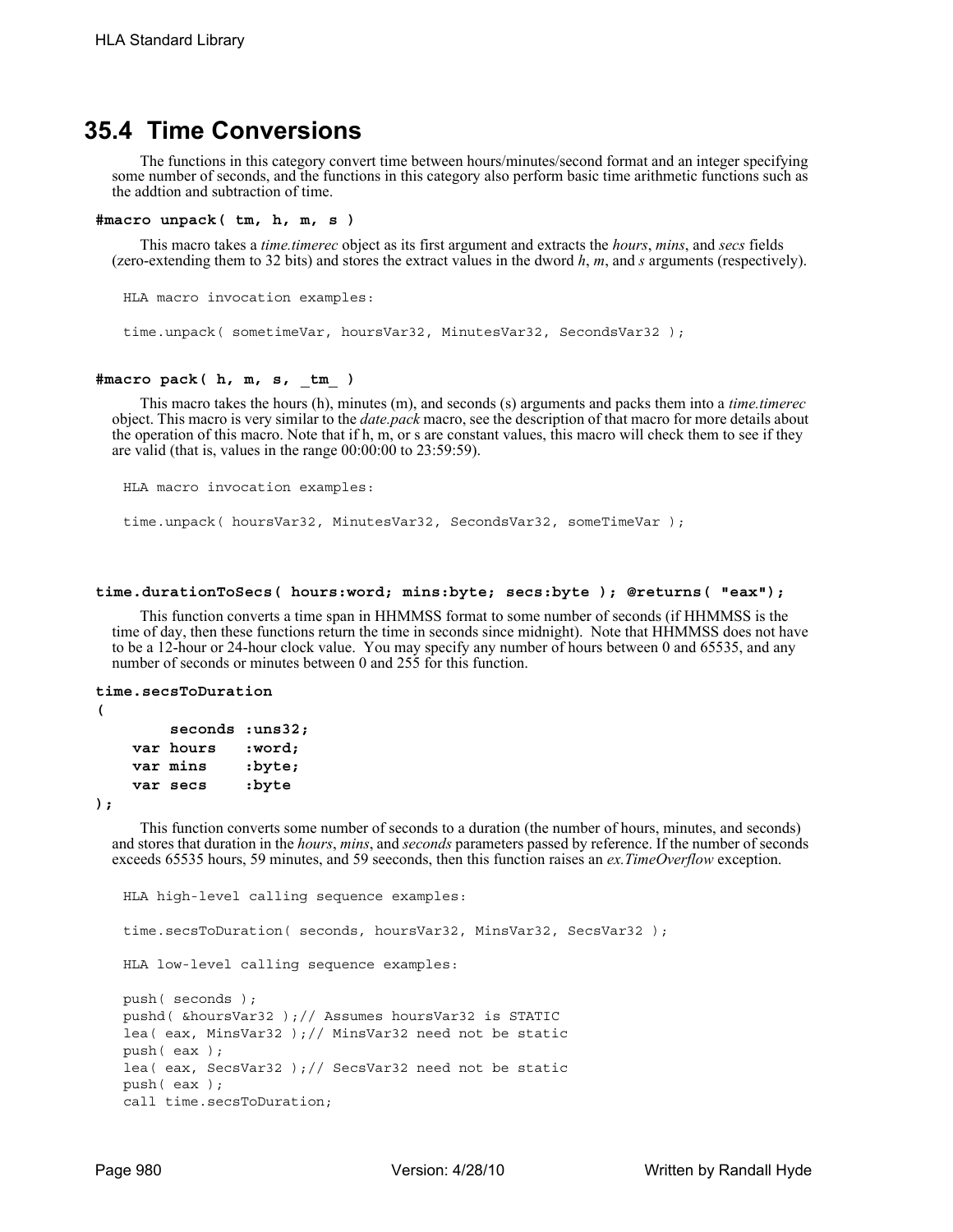```
#macro time.toSecs( theTime: time.timerec); @returns( "eax");
#macro time.toSecs( h:uns16; m:byte; s:byte ); @returns( "eax");
time._toSecs( HMS:timerec ); @returns( "eax");
```
These functions convert a time span in HHMMSS format to some number of seconds (if HHMMSS is the time of day, then these functions return the time in seconds since midnight). Technically, these functions and macros don't care if their parameters are valid times (that is, within the range 00:00:00 to 23:59:59), however you should use *time.durationToSecs* when convertion durations (versus valid time of day values) to seconds.

HLA high-level calling sequence examples:

```
time.toSecs( someTimeVar );
mov( eax, numSeconds1 );
time.toSecs( hours, minutes, seconds );
mov( eax, numSeconds2 );
time. toSecs( someTimeVar );
mov( eax, numSeconds3 );
HLA low-level calling sequence examples:
```
push( someTimeVar.time ); call time.toSecs; mov( eax, numSeconds3 );

### **time.fromSecs( seconds:uns32; var HMS:time.timerec );**

This function converts the seconds parameter to an HMS time value. The first parameter must be less than 235,929,600 since this is the maximum time representable by 65535 hours. If the seconds parameter exceeds this value, then *time.secsToHMS* will raise an *ex.TimeOverflow* exception.

```
HLA high-level calling sequence example:
time.fromSecs( seconds, someTimeVar );
HLA low-level calling sequence examples:
push( seconds );
lea( eax, someTimeVar )// If someTimeVar is non-static
call time.fromSecs;
push( seconds );
pushd( &someTimeVar );// If someTimeVar is static
```
### **time.toUnixTime( DMY:date.daterec; HMS:timerec ); @returns( "edx:eax" );**

This function converts a Standard Library date and time value to a UNIX/C stdlib date/time value. UNIX/C stdlib time values are specified as the number of seconds since midnight, Jan 1, 1970. This function raises an *ex.InvalidDate* exception if the DMY parameter specifies a date prior to Jan 1, 1970.

This function returns a 64-bit value. Most UNIX systems and C standard library packages currently specify a "*time t*" object as a 32-bit signed integer. This data type will fail to properly maintain dates sometime during the year 2038. Newer system define *time\_t* as an unsigned 32-bit integer, thereby doubling the effective range of the date. Nevertheless, the *date.daterec* data type can represent dates outside the range of even a 32-bit unsigned integer, so this function returns a 64-bit value in EDX:EAX. If you need to work with a 32-bit value, simply ignore the value returned in EDX.

HLA high-level calling sequence example: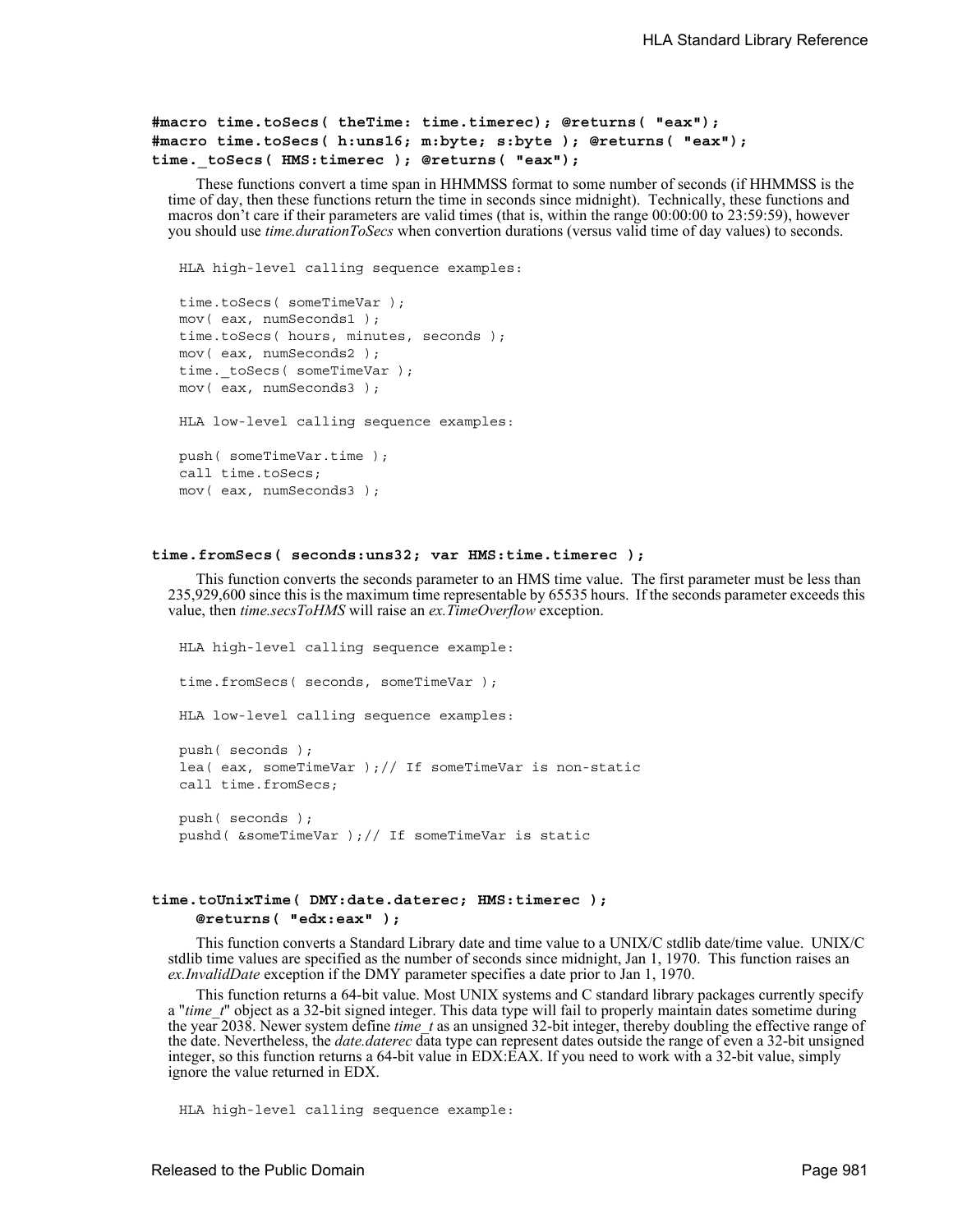```
time.toUnixTime( someDate, someTime );
mov( eax, (type dword unixTimeVar));
mov( edx, (type dword unixTimeVar[4]));// Assuming it's 64 bits.
HLA low-level calling sequence examples:
push( someDate.date );
push( someTime.time );
call time.toUnixTime;
mov( eax, (type dword unixTimeVar));
mov( edx, (type dword unixTimeVar[4]));// Assuming it's 64 bits.
```

```
time.fromUnixTime
```
**(** 

|       | unixTime | :qword;       |
|-------|----------|---------------|
|       | var HMS  | :timerec;     |
|       | var DMY  | date.daterec: |
| $)$ ; |          |               |

This function converts the UNIX/C standard library *time\_t* object passed in *unixTime* to HLA Standard Library *date.daterec* (*DMY*) and *time.timerec* (*HMS*) objects. Note that the *time\_t* type on most Unix systems (and in the C standard library) is a 32-bit value whereas this function expects a 64-bit value. If working with actual 32-bit *time\_t* values, simply zero extend them to 64 bits before calling this function.

```
HLA high-level calling sequence example:
time.fromUnixTime( unixDateTime, someDate, someTime );
HLA low-level calling sequence examples:
  // If the unix date/time on your system is 32 bits:
  pushd( 0 );
  push( (type dword unixTimeVar));
pushd( &someDate.date );// Assumes someDate.date and
pushd( &someTime.time );// someTime.time are STATIC
call time.fromUnixTime;
  // If the unix date/time on your system is 64 bits:
 push( (type dword unixTimeVar[4]));
  push( (type dword unixTimeVar));
lea( eax, someDate.date |j|/ Assumes someDate.date and
push(eax); \frac{1}{2} // someTime.time are not STATIC
lea( eax, someTime.time );
push( eax );
call time.fromUnixTime;
```
# **time.toWinFileTime( DMY:date.daterec; HMS:timerec ); @returns( "edx:eax" );**

Windows file times are 64-bit values that represent the number of 100 nanosecond periods since midnight, Jan 1, 1601. This function converts a Standard Library date and time value (passed in the *DMY* and *HMS* parameters) to a Windows file time and returns that value in the EDX:EAX register pair. Because HLA time values only maintain seconds precision, the resulting value will have a granularity of one second. If you actually need to create a value with finer granularity, add the number of 0.1 microseconds to the result that *time.toWinFileTime* returns. This function raises an *ex.InvalidDate* exception if the Standard library date is less than Jan 1, 1601.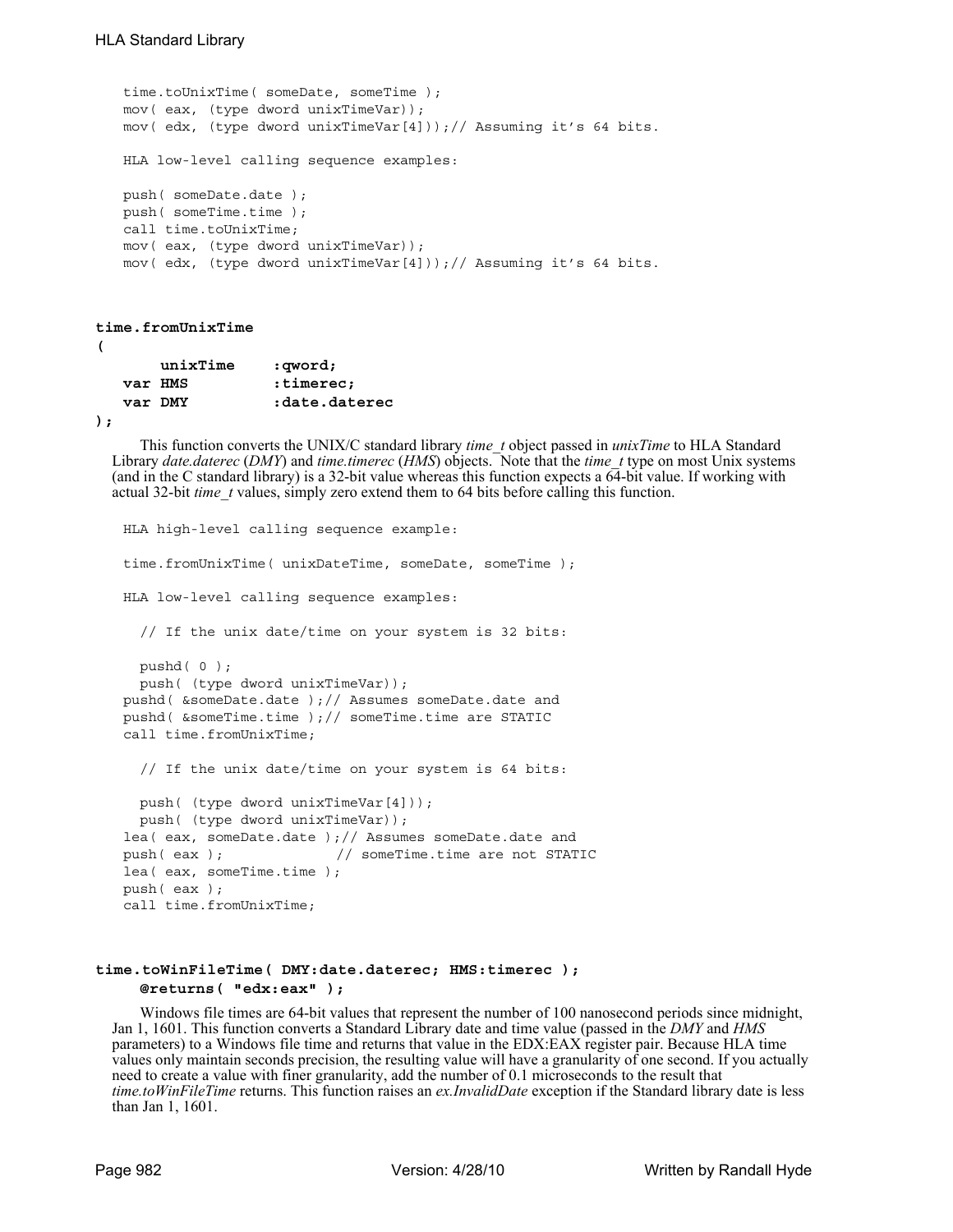```
HLA high-level calling sequence example:
time.toWinFileTime( someDate, someTime );
mov( eax, (type dword win32TimeVar));
mov( edx, (type dword win32TimeVar[4]));
HLA low-level calling sequence examples:
push( someDate.date );
push( someTime.time );
call time.toWinFileTime;
mov( eax, (type dword win32TimeVar));
mov( edx, (type dword win32TimeVar[4]));
```

```
time.fromWinFileTime
( 
        winTime :qword; 
   var HMS : timerec;
    var DMY :date.daterec
```

```
);
```
This function converts a Windows file time to a Standard Library date and time. This function stores the resulting date in the *DMY* parameter and the time to the *HMS* parameter (both passed by reference). Because Windows file times provide 100ns precision whereas the Standard Library functions only work with 1 sec precision, this function rounds the Windows time to the nearest second during the conversion (specfically, if there are 0.5 or more fractional seconds, this function bumps up the seconds value by one).

```
HLA high-level calling sequence example:
time.fromWinFileTime( win32DateTime, someDate, someTime );
HLA low-level calling sequence example:
  push( (type dword win32DateTime[4]));
  push( (type dword win32DateTime));
lea( eax, someDate.date );// Assumes someDate.date and
push(eax ); \frac{1}{2} // someTime.time are not STATIC
lea( eax, someTime.time );
push( eax );
call time.fromWinFileTime;
```
# **35.5 Time Arithmetic**

```
time.secsBetweenTimes( time1:timerec; time2:timerec ); @returns( "eax" );
```
This function computes the number of seconds between the two times passed as parameters. It returns the value in the EAX register. Note that this is the absolute value of their difference, so the relative sizes of the two operands is immaterial. Both times must be valid Standard Library timerec values in the range 00:00:00..23:59:59 or this function will raise an *ex.InvalidTime* exception.

```
HLA high-level calling sequence example:
time.secsBetweenTimes( someTime1, someTime2 );
mov( eax, secondsBetween );
HLA low-level calling sequence example:
```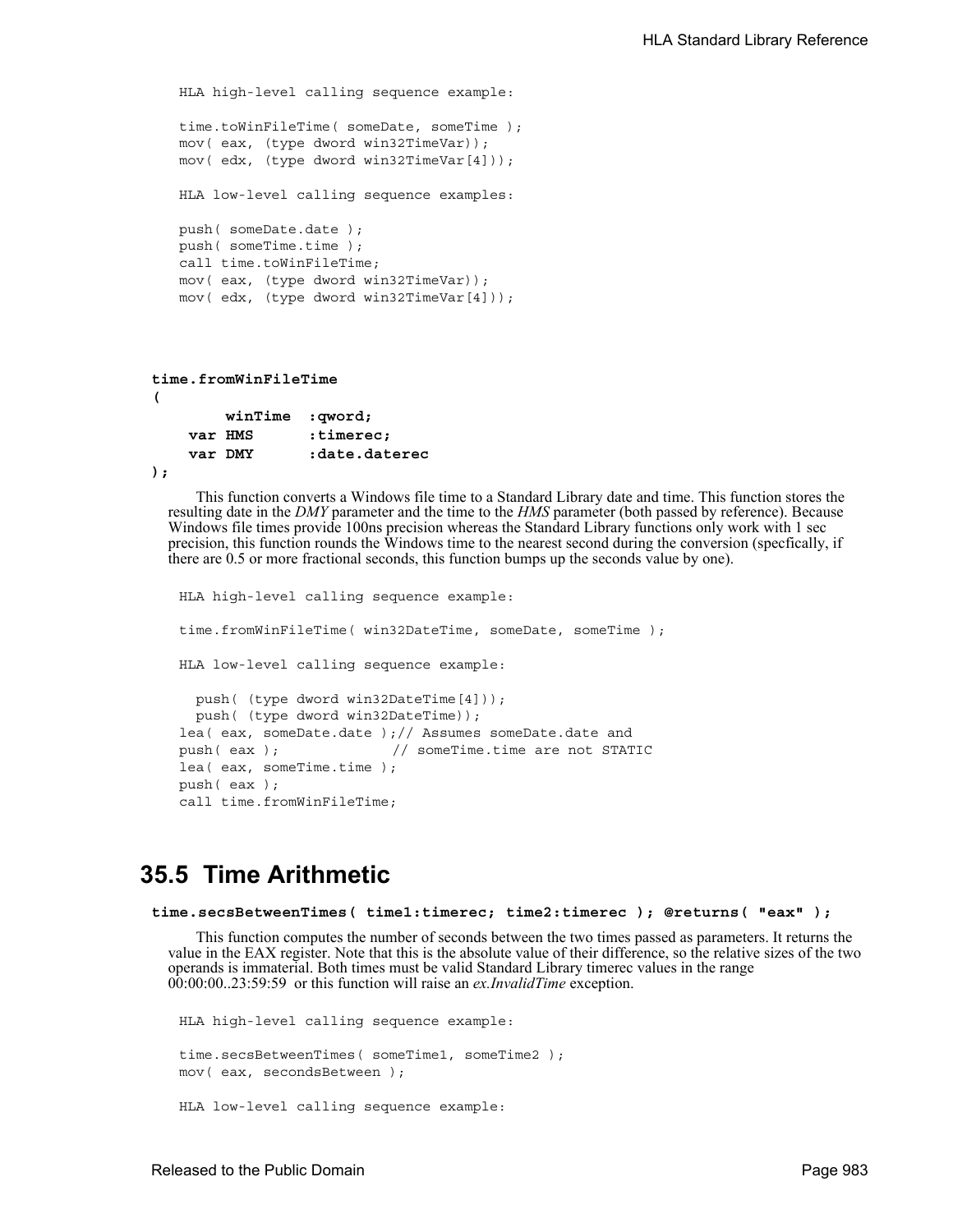```
push( someTime1.time );
  push( someTime2.time );
call time.secsBetweenTimes;
mov( secondsBetween );
```
### **time.subHours( hours:uns32; var HMS:timerec ); @returns( "eax" );**

This function subtracts the number of *hours* from the *timerec* object passed by reference as the second parameter (*HMS*). This function returns in EAX the number of days "borrowed" during the calculation (that is, for each transition past midnight during this calculation, the calculation "borrows" one day).

```
HLA high-level calling sequence example:
time.subHours( hours, someTime );
HLA low-level calling sequence examples:
  push( hours );
  pushd( &someTime);// Assuming someTime is STATIC
call time.subHours;
  push( hours );
  lea( eax, someTime );// Assuming someTime is not STATIC
  push( eax );
call time.subHours;
```
## **time.subMins( minutes:uns32; var HMS:timerec ); @returns( "eax" );**

This function subtracts the number of *minutes* from the *timerec* object passed by reference as the second parameter (*HMS*). This function returns in EAX the number of days "borrowed" during the calculation (that is, for each transition past midnight during this calculation, the calculation "borrows" one day).

```
HLA high-level calling sequence example:
time.subMins( minutes, someTime );
HLA low-level calling sequence examples:
  push( minutes );
 pushd( &someTime );// Assuming someTime is STATIC
call time.subMins;
  push( minutes );
  lea( eax, someTime );// Assuming someTime is not STATIC
  push( eax );
call time.subMins;
```
### **time.subSecs( seconds:uns32; var HMS:timerec ); @returns( "eax" );**

This function subtracts the number of *seconds* from the *timerec* object passed by reference as the second parameter (*HMS*). This function returns in EAX the number of days "borrowed" during the calculation (that is, for each transition past midnight during this calculation, the calculation "borrows" one day).

```
HLA high-level calling sequence example:
time.subSecs( seconds, someTime );
```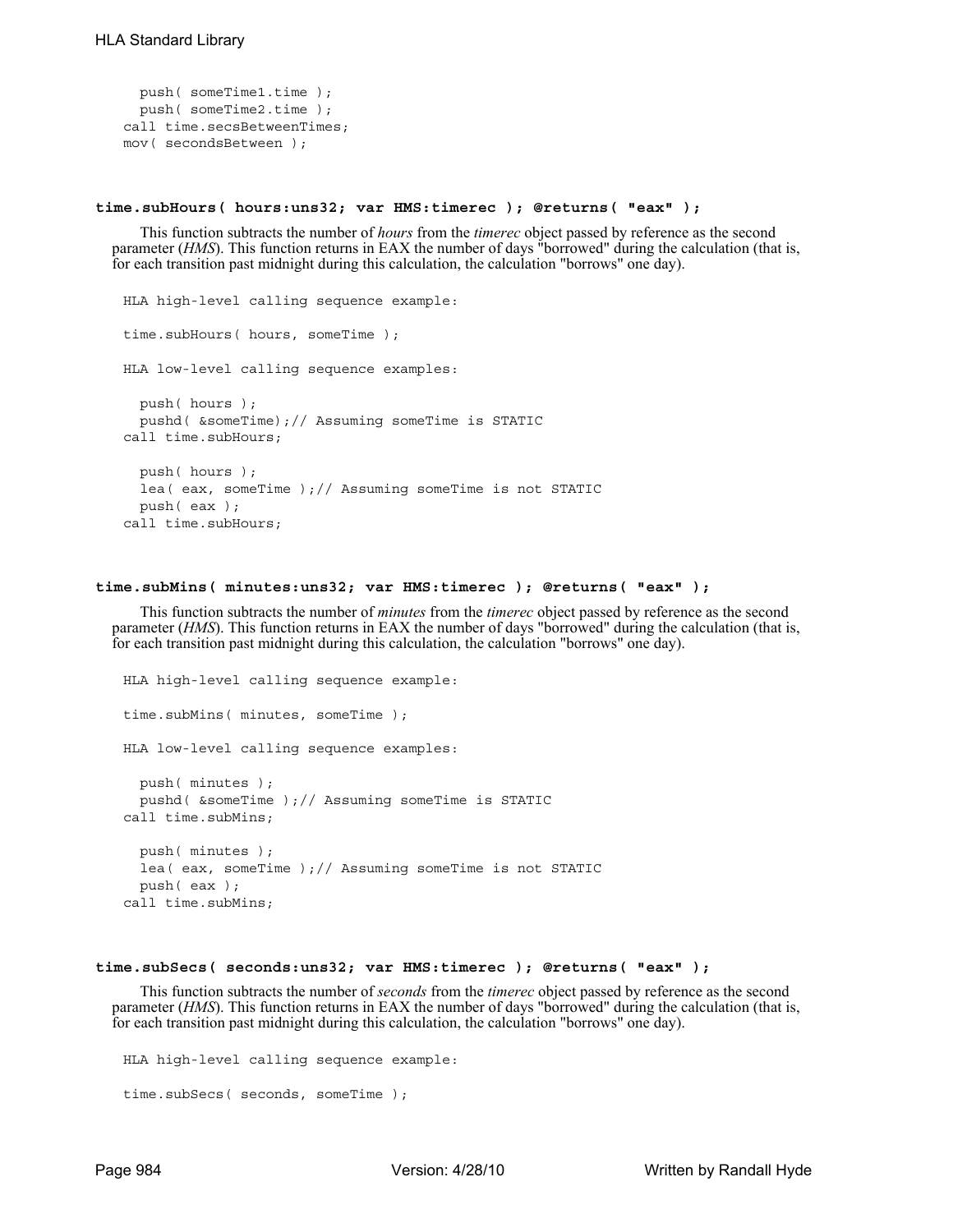HLA low-level calling sequence examples:

```
push( seconds);
 pushd( &someTime );// Assuming someTime is STATIC
call time.subSecs;
 push( seconds);
 lea( eax, someTime );// Assuming someTime is not STATIC
 push( eax );
call time.subSecs;
```

```
time.addHours( hours:uns32; var HMS:timerec ); @returns( "eax" );
```
This function adds the number of *hours* to the *timerec* object passed by reference as the second parameter (*HMS*). This function returns in EAX the number of days skipped during the calculation (that is, for each transition past midnight during this calculation, the calculation "skips" one day).

```
HLA high-level calling sequence example:
time.addHours( hours, someTime );
HLA low-level calling sequence examples:
  push( hours );
  pushd( &someTime);// Assuming someTime is STATIC
call time.addHours;
  push( hours );
  lea( eax, someTime );// Assuming someTime is not STATIC
  push( eax );
call time.addHours;
```
### **time.addMins( minutes:uns32; var HMS:timerec ); @returns( "eax" );**

This function adds the number of *minutes* to the *timerec* object passed by reference as the second parameter (*HMS*). This function returns in EAX the number of days skipped during the calculation (that is, for each transition past midnight during this calculation, the calculation "skips" one day).

```
HLA high-level calling sequence example:
time.addMins( minutes, someTime );
HLA low-level calling sequence examples:
  push( minutes );
  pushd( &someTime );// Assuming someTime is STATIC
call time.addMins;
  push( minutes );
  lea( eax, someTime ); \frac{1}{2} Assuming someTime is not STATIC
  push( eax );
call time.addMins;
```
## **time.addSecs( seconds:uns32; var HMS:timerec ); @returns( "eax" );**

This function adds the number of *seconds* to the *timerec* object passed by reference as the second parameter (*HMS*). This function returns in EAX the number of days skipped during the calculation (that is, for each transition past midnight during this calculation, the calculation "skips" one day).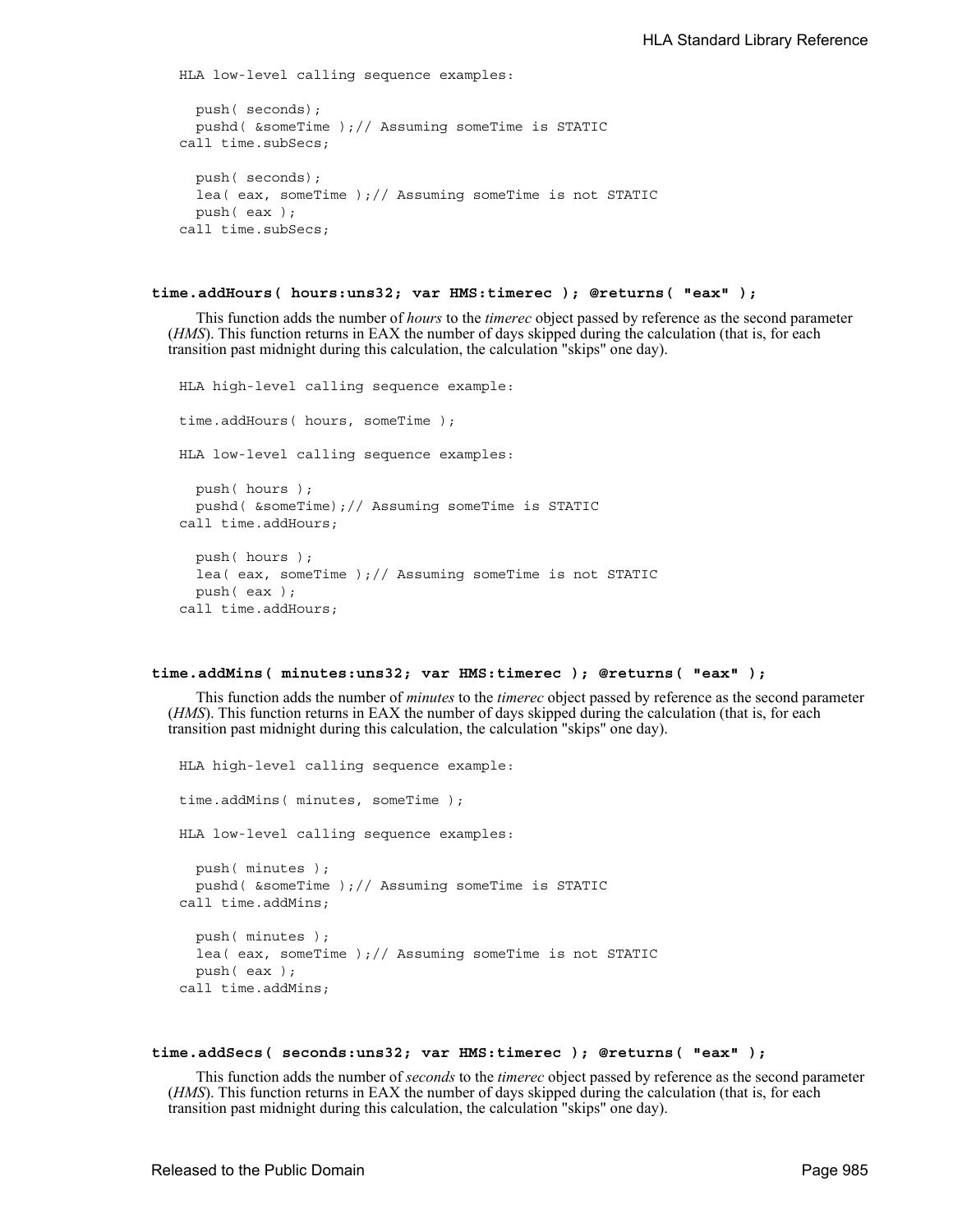```
HLA high-level calling sequence example:
time.addSecs( seconds, someTime );
HLA low-level calling sequence examples:
 push( seconds);
  pushd( &someTime );// Assuming someTime is STATIC
call time.addSecs;
  push( seconds);
  lea( eax, someTime );// Assuming someTime is not STATIC
 push( eax );
call time.addSecs;
```
# **35.6 Reading the Current System Time**

```
time.curTime( var theTime: time.timerec );
```
This returns the local time (provided by the system clock) in the specified time variable.

```
HLA high-level calling sequence example:
time.curTime( someTime );
HLA low-level calling sequence examples:
  pushd( &someTime );// Assuming someTime is STATIC
call time.curTime;
  lea( eax, someTime );// Assuming someTime is not STATIC
 push( eax );
call time.curTime;
```
# **time.utcTime( var theTime: time.timerec );**

This returns the UTC time (the current GMT time provided by the system clock) in the specified time variable.

```
HLA high-level calling sequence example:
time.utcTime( someTime );
HLA low-level calling sequence examples:
  pushd( &someTime );// Assuming someTime is STATIC
call time.utcTime;
  lea( eax, someTime );// Assuming someTime is not STATIC
 push( eax );
call time.utcTime;
```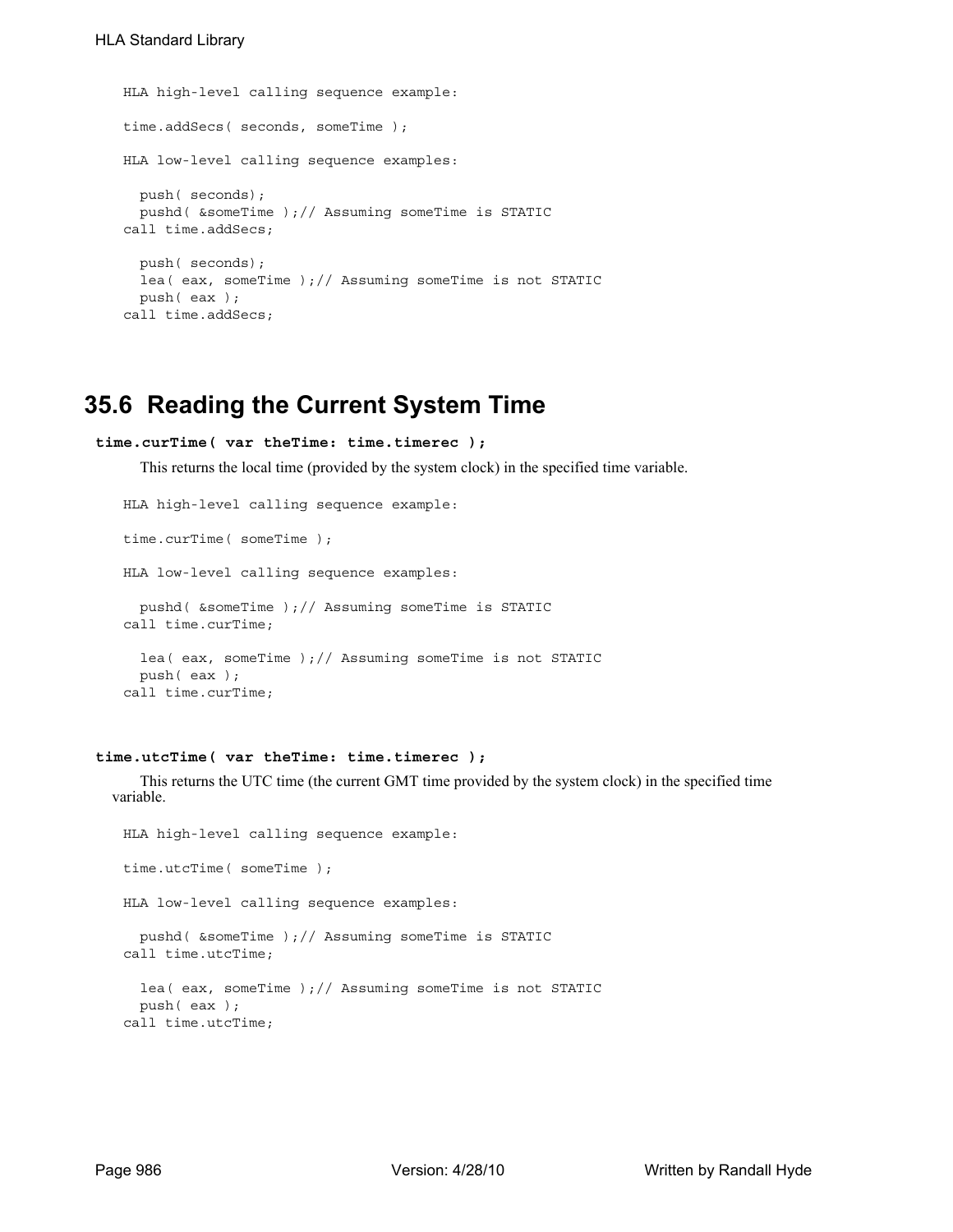# **35.7 Time String Conversions and Output**

# **time.setFormat( f:OutputFormat );**

This function sets the global system time conversion value. The parameter must be one of the following time.OutputFormat enumerated values:

hhmmssAMPM hhmmssAP hhmmss12 hhmmss24 hhmmAMPM hhmmAP hhmm12 hhmm24

The first four constants tell the time/string conversion routines to emit hours, minutes, and seconds in a "00:00:00" format, the last four output only the hours and minutes in a "00:00" format. The *hhmmssAMPM* and *hhmmAMPM* constants emit a 12-hour time format with either "am" or "pm" appended to the string to denote midnight to noon or noon to midnight. The *hhmmssAP* and *hhmmAP* formats do the same, except that they only display an "a" or a "p" after the time. The *hhmmss12* and *hhmm12* formats display a 12-hour time with no indication of which half of the day the time represents. The *hhmmss24* and *hhmm24* formats specify a 24-hour time.

The *time.toString* and *time.a\_toString* functions use the value of the global time format to determine how they convert a Standard Library timerec value to a string.

## **time.toString( HMS:timerec; dest:string );**

This function converts the *HMS* parameter to a string using the format specified by the global *OutputFormat* variable (set by the time.setFormat function). The destination string must have sufficient storage associated with it or this function will raise an exception. This function will also raise an *ex.InvalidTime* exception if *HMS* contains an invalid time.

HLA high-level calling sequence example: time.toString( someTime, destStr ); HLA low-level calling sequence example: push( someTime.time ); push( destStr ); call time.toString;

#### **time.a\_toString( HMS:timerec ); @returns( "eax" );**

This function is similar to time.toString except you don't supply a destination string. Instead, this function allocates storage for the string on the heap. Note that it is the caller's responsibility to free this storage when the caller is done with the string (i.e., by calling *str.free*).

HLA high-level calling sequence example: time.a\_toString( someTime ); mov( eax, destStr ); HLA low-level calling sequence example: push( someTime.time ); call time.a\_toString; mov( eax, destStr );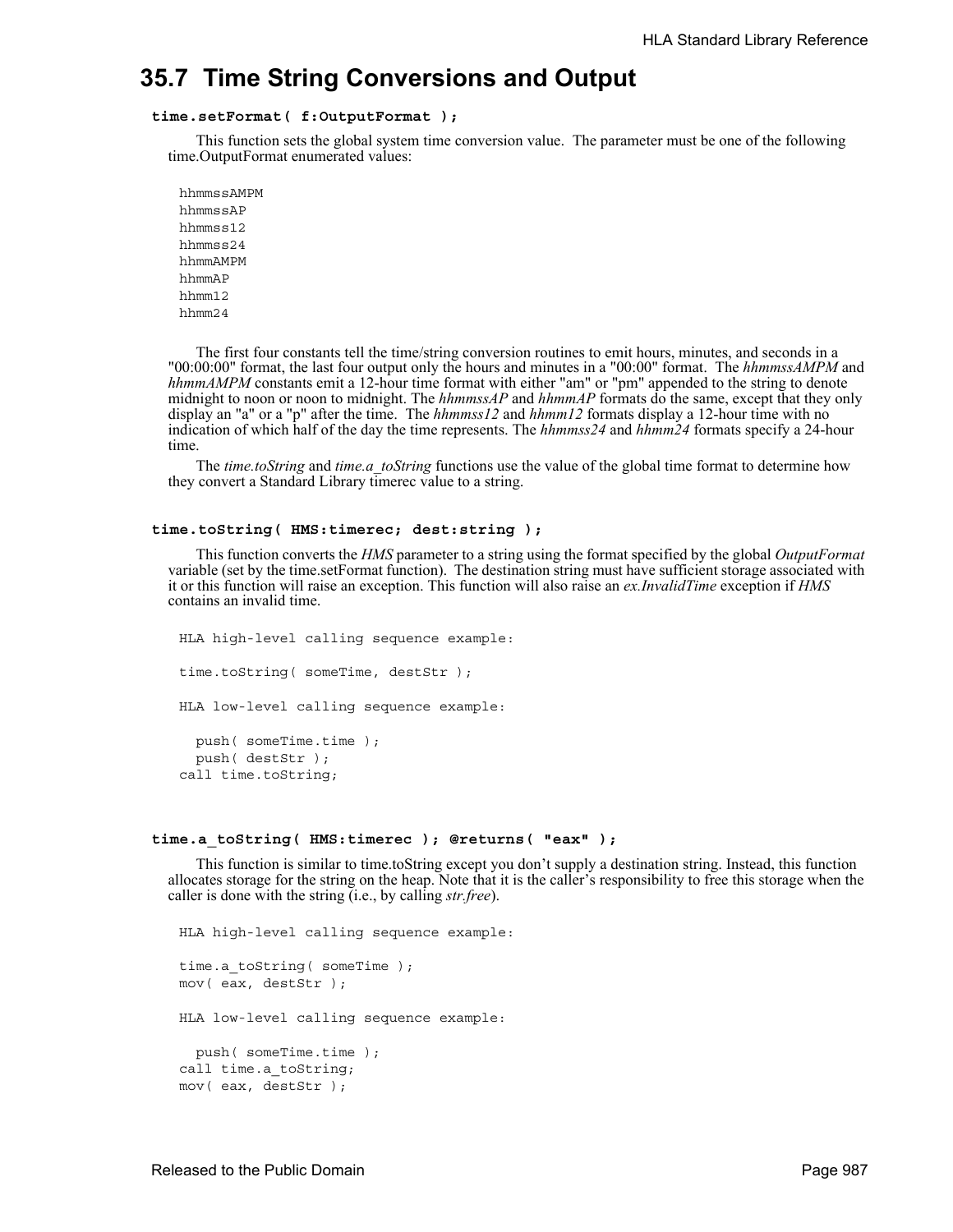# **35.8 Time Class Types**

#include( "dtClass.hhf" )

Note: the stdlib.hhf header file does not include dtClass.hhf. If you want to use the time class data types you will need to explicitly include the dtClass.hhf header file.

For those who prefer an object-oriented programming approach, the Standard Library provides the ability to create time class data types. The Standard Library provides two predefined time class types: *timeClass\_t* and *virtualTimeClass\_t*. The difference between these two types is that the *timeClass\_t* type uses static procedures for all the time functions whereas *virtualTimeClass\_t* uses virtual methods. In certain cases, using the *timeClass\_t* data type is more efficient than using *virtualTimeClass\_t* because you only link in the class functions you actually call. However, you lose the ability to make polymorphic method calls when using the *timeClass\_t*. For more details on the differences between these two class types, please see the discussion of the *dtClass.make\_timeClass* macro appearing later in this section. This section will use the phrase "time class" to mean any class created by the *make\_timeClass* macro, including the *timeClass\_t* and *virtualTimeClass\_t* data types.

The time class types provide two data fields:

var

 theTime :time.timerec; timeFmt :time.OutputFormat;

The first field, *theTime*, holds the time value associated with the time object. This is the standard *time.timerec* date type described earlier in this document. Note that you can pass this field to any of the standard date and time functions that expect a *time.timerec* value.

The second field, *timeFmt*, specifies the output format when using the time class string conversion routines. Note that only the time class string conversion routines respect the value of this field; if you pass *theTime* directly to a time function that takes a *time.timerec* argument, that function will use the system-wide global time format rather than the object's *timeFmt* value.

**Thread Safety Issue**: Although each time object has its own *timeFmt* field, this does not make the use of time class objects thread safe. When converting *theTime* to a string, the time class functions save the global format value, copy *timeFmt* to the global variable, call the time functions to do the string conversion, and then restore the original global value. If a thread is suspended during this activity then any time/string conversions during this suspension may use an incorrect format value. This issue will be corrected in a later version of the Standard Library. For now, you must manually protect all time/string conversions if you perform such conversions in multiple threads in your application.

Of course, you may create a derived class from either *timeClass\_t* or *virtualTimeClass\_t* (or create a brand new time class using the *dtClass.make\_timeClass* macro) and add any other fields you like to that new time class. One suggestion for such a class is to pad the data fields to a multiple of four bytes. Currently, the *timeClass\_t* and *virtualTimeClass\_t* objects consumes nine bytes of storage (five bytes for the three fields above plus four bytes for the VMT pointer). For performance reasons, you might want to extend the size of the data storage to 12 or even 16 bytes. Another suggestion might be to add a *Separator* field that specifies the hours/minutes/seconds separator character when converting a time to a string; of course, you'll need to override the *toString* and *a\_toString* methods to achieve this.

# **35.9 Time Class Methods/Procedures**

In most HLA classes, there are two types of functions: (static) procedures and (dynamic) methods (there are also iterators, but the time classes do not use iterators so we will ignore that here). The only difference between a method and a procedure is how the program actually calls the function: the program calls procedures directly, it calls methods indirectly through an entry in the virtual method table (VMT). Static procedure calls are very efficient, but you lose the object-oriented benefits of polymorphism when you define a function as a static procedure in a class. Methods, on the other hand, fully support polymorphic calls, but introduce some efficiency issues. Let's consider those issues here.

First of all, unlike static procedures, your program will link in all methods defined in your program *even if you don't explicitly call those methods in your program*. Because the call is indirect, there really is no way for the assembler and linker to determine whether you've actually called the function, so it must assume that you do call it and the linker links in the code for each method in the class. This can make your program a little larger because it may be including several time class functions that you don't actually call. For large applications, the amount of extra storage required by linking in all the time functions is inconsequential, but if you don't like linking in code that the program will never call, specifying virtual methods for all the time functions may annoy you.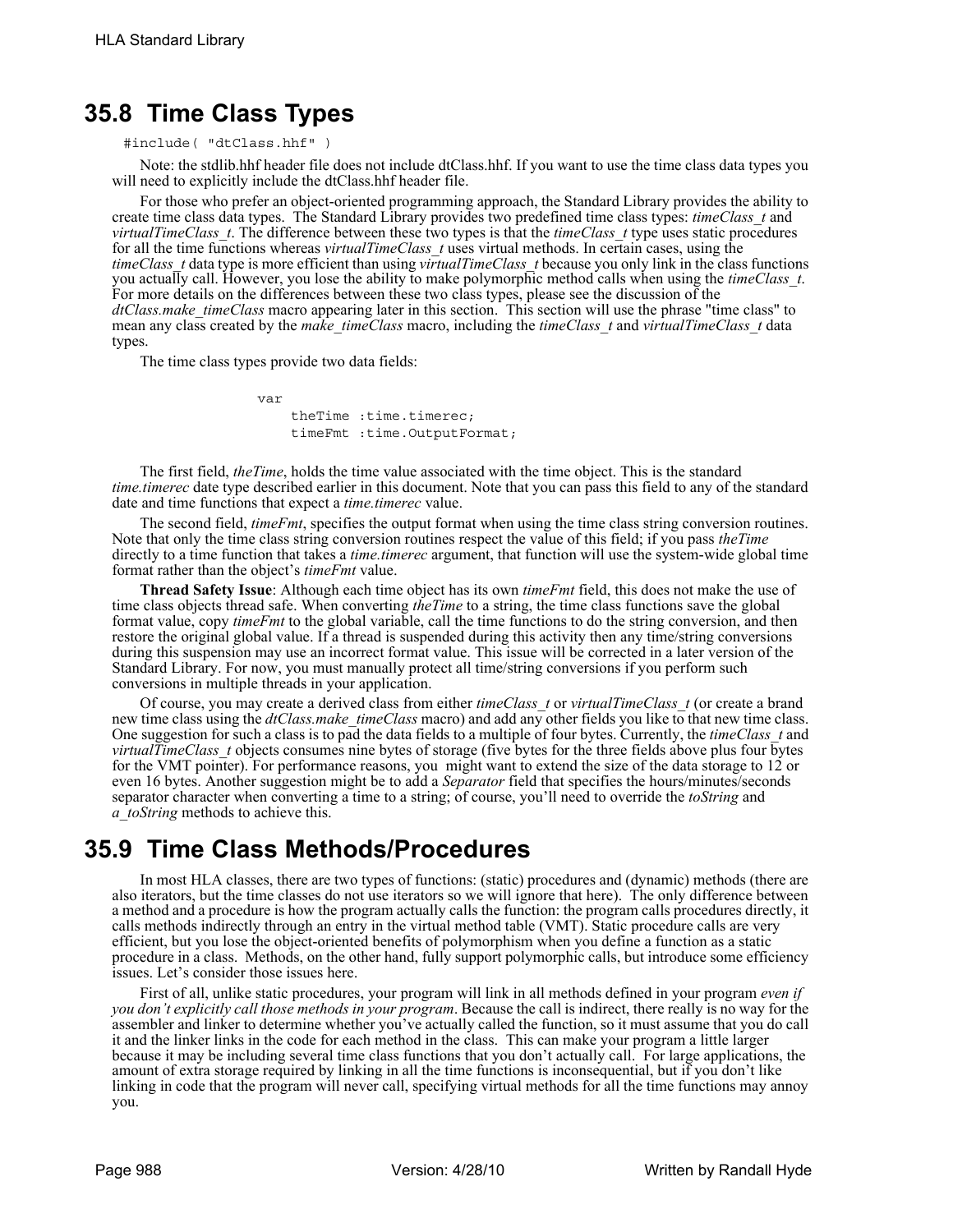The second effiency issue concerning method calls is that they use the EDI register to make the indirect call (static procedure calls do not disturb the value in EDI). Therefore, you must ensure that EDI is free and available before making a virtual method call, or take the effort to preserve EDI's value across such a call.

A third, though exteremely minor, efficiency issue concerning methods is that the class' VMT will need an extra entry in the virtual method table. As this is only four bytes per class (not per object), this probably isn't much of a concern.

The predefined *timeClass\_t* and *virtualTimeClass\_t* functions differ in how they define the functions appearing in the class types. The *timeClass\_t* type uses static procedures for all functions, the *virtualTimeClass\_t* type uses methods for all class functions (except the constructor, *create*, because constructors are always static procedures). Therefore, *timeClass\_t* data types will make direct calls to all the functions (and only link in the procedures you actually call); however, *timeClass\_t* objects do not support function polymorphism in derived classes. The *virtualTimeClass\_t* type does support polymorphism for all the class methods, but whenever you use this data type you will link in all the methods (even if you don't call them all) and calls to these methods will require the use of the EDI register.

It is important to understand that *timeClass\_t* and *virtualTimeClass\_t* are two separate types. Neither is derived from the other. Nor are the two types compatible with one another. You should take care not to confuse objects of these two types if you're using both types in the same program.

# **35.10 Creating New Time Class Types**

As it turns out, the only difference between a method and a procedure (in HLA) is how that method/ procedure is called. The actual function code is identical regardless of the declaration (the reason HLA supports method and procedure declarations is so that it can determine how to populate the VMT and to determine how to call the function). By pulling some tricks, it's quite possible to call a procedure using the method invocation scheme or call a method using a direct call (like a static procedure). The Standard Library time class module takes advantage of this trick to make it possible to create new time classes with a user-selectable set of procedures and methods. This allows you to create a custom time type that uses methods for those functions you want to override (as methods) and use procedures for those functions you don't call or will never override (as virtual methods). Indeed, the *timeClass\_t* and *virtualTimeClass\_t* time types were created using this technique. The *timeClass\_t* data type was created specifying all functions as procedures, the *virtualTimeClass\_t* data type was created specifying all functions, except create, as methods. By using the *dtClass.make\_timeClass* macro, you can create new time data types that have any combination of procedures and methods.

#### **dtClass.make\_timeClass( className, "<list of methods>" )**

*dtClass.make\_timeClass* is a macro that generates a new data type. As such, you should only invoke this macro in an HLA type declaration section. This macro requires two arguments: a class name and a string containing the list of methods to use in the new data type. The method list string must contain a sequence of method names from the following list:

create curTime utcTime addSecs addMins addHours subSecs subMins subHours fromSecs toSecs isValid validate difference secsBetweenTimes toString a\_toString

Here is *dtClass.make\_timeClass* macro invocation that creates the *virtualTimeClass\_t* type; note that the create function is always a static procedure and its name must not appear in the list of method names: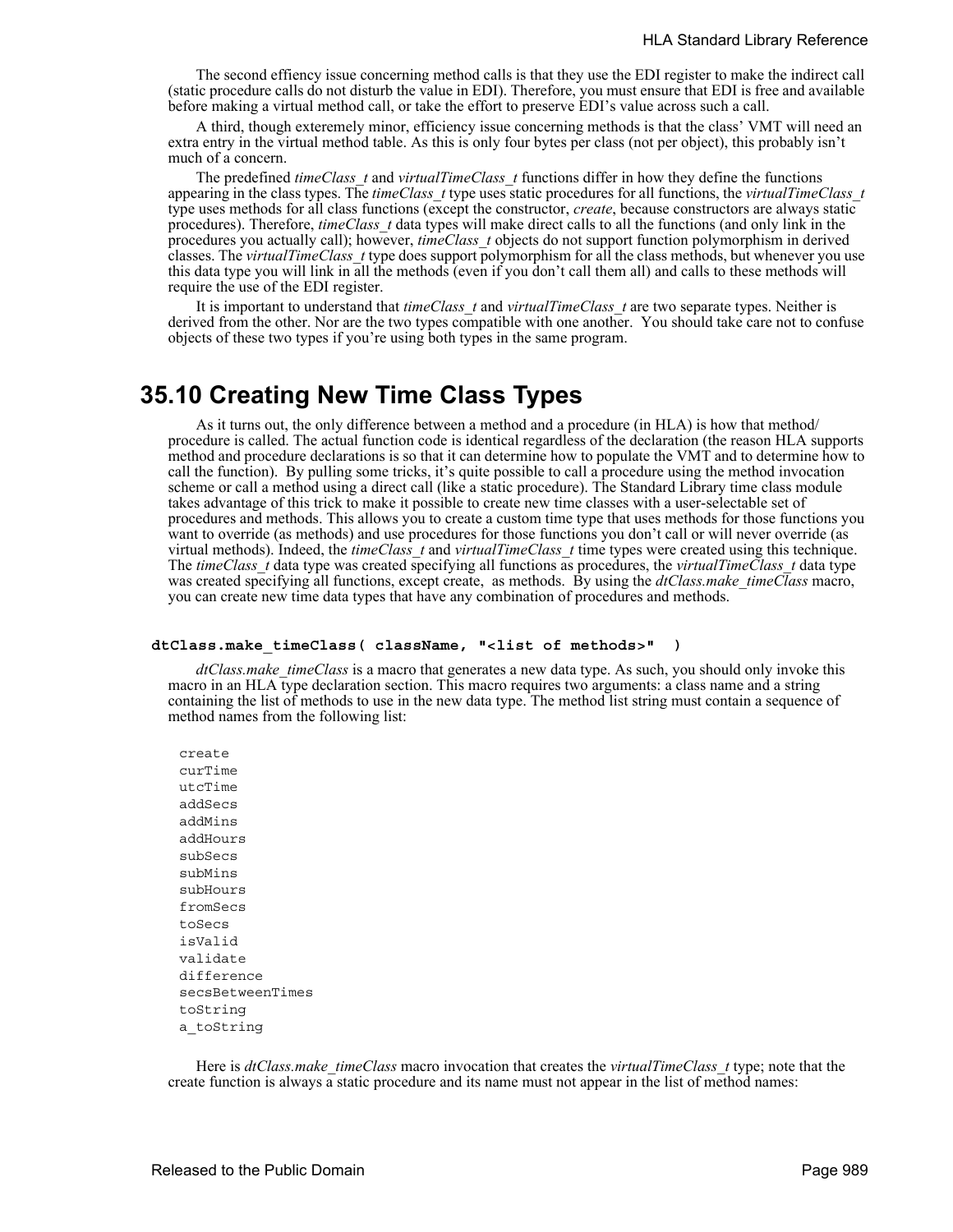```
type
    dtClass.make_timeClass
     (
         virtualTimeClass_t,
          "curTime "
          "utcTime "
          "addSecs "
          "addMins "
          "addHours "
          "subSecs "
          "subMins "
          "subHours "
          "fromSecs "
          "toSecs "
          "isValid "
          "validate "
          "difference "
          "secsBetweenTimes "
          "toString "
          "a_toString "
```

```
 );
```
(For those unfamiliar with the syntax, HLA automatically concatenates string literals that are separated by nothing but whitespace; therefore, this macro contains exactly two arguments, the *virtualTimeClass\_t* name and a single string containing the concatenation of all the strings above.)

From this macro invocation, HLA creates a new data type using methods for each of the names appearing in the string argument. If a particular time function's name is not present in the *dtClass.make\_timeClass* macro invocation, then HLA creates a static procedure for that function. As a second example, consider the declaration of the *timeClass\_t* data type (which uses static procedures for all the time functions):

type

dtClass.make\_timeClass( timeClass\_t, " " );

Because the function string does not contain any of the time function names, the *dtClass.make\_timeClass* macro generates static procedures for all the time functions.

The *timeClass* t type is great if you don't need to create a derived time class that allows you to polymorphically override any of the time functions. If you do need to create methods for certain functions and you don't mind the overhead of a virtual method call, the *virtualTimeClass\_t* makes all the functions. Probably 99% of the time you won't be calling the time functions very often, so the overhead of using method invocations for all time functions is irrelevant. In those rare cases where you do need to support polymorphism for a few time functions but don't want to link in the entire set of time functions, or you don't want to pay the overhead for indirect calls to functions that are never polymorphic, you can create a new time class type that specifies exactly which functions require polymorphism.

For example, if you want to create a time class that overrides the definition of the *fromSecs* and *toSecs* functions, you could declare that new type thusly:

```
type
    dtClass.make_timeClass
      ( 
          myTimeClass,
          "fromSecs" 
           "toSecs" 
     );
```
This new class type (*myTimeClass*) has two methods, *fromSecs* and *toSecs*, and all the other time functions are static procedures. This allows you to create a derived class that overloads the *fromSecs* and *toSecs* methods and access those methods when using a generic *myTimeClass* pointer, e.g.,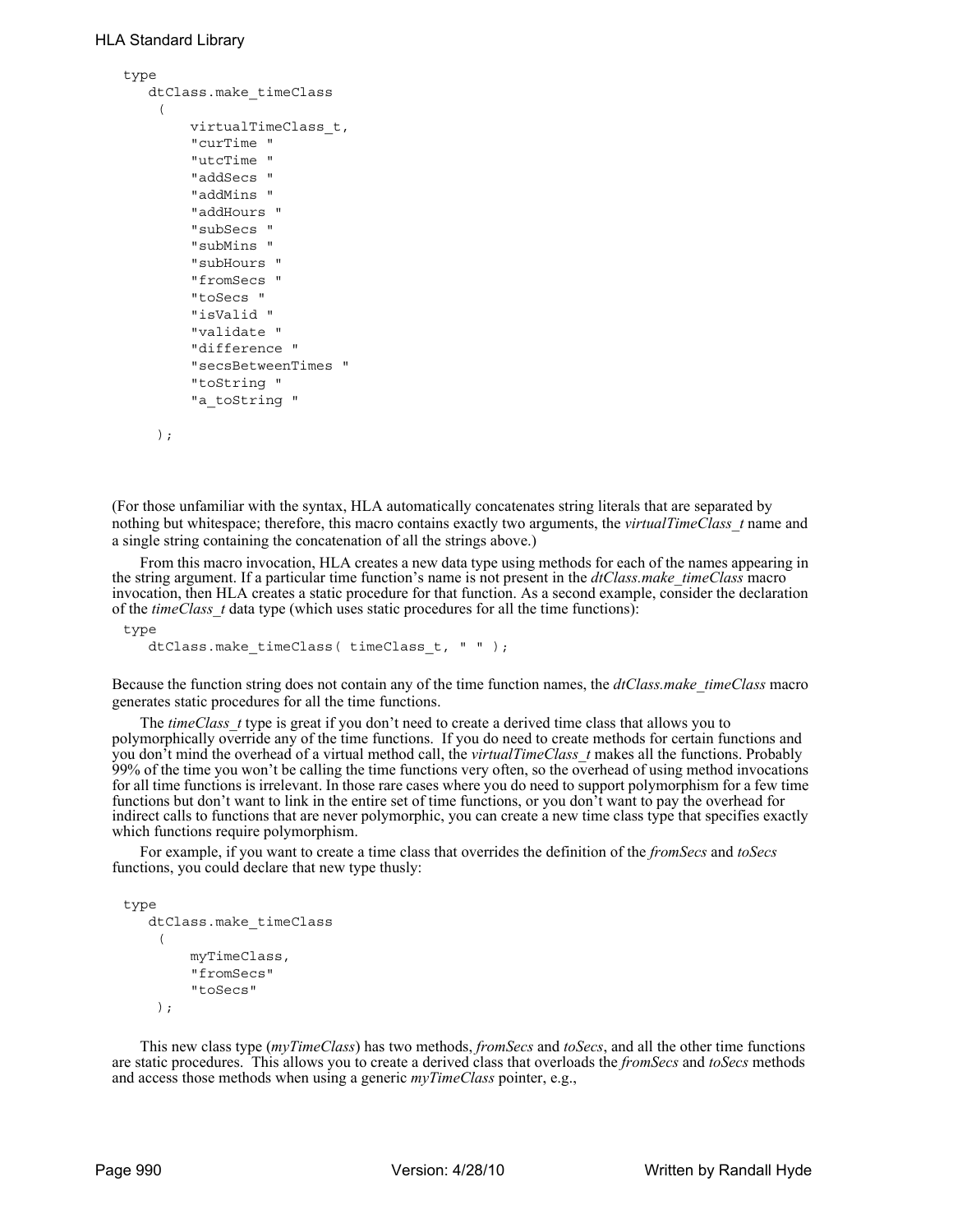```
type
    derivedMyTimeClass : 
     class inherits( myTimeClass );
         override method fromSecs;
         override method toSecs;
```
endclass;

It is important for you to understand that types created by *dtClass.make\_timeClass* are base types. They are not derived from any other class (e.g., *virtualTimeClass\_t* is not derived from *timeClass\_t* or vice-versa). The types created by the *dtClass.make\_timeClass* macro are independent and incompatible types. For this reason, you should avoid using different base time class types in your program. Pick (or create) a base time class and use that one exclusively in an application. You'll avoid confusion by following this rule.

For the sake of completeness, here are the macros that the Standard Library uses to create time data types: namespace dtClass;

```
 // The following macro allows us to turn a class function
 // into either a method or a procedure based on the
 // presence of "funcName" within a list of method names
 // passed to the class generating macro.
 #macro function( funcName );
     #if( @index( methods, 0, @string:funcName) = -1 )
         procedure funcName
     #else
         method funcName
     #endif
 #endmacro
 // make_timeClass -
 //
 // This macro is used to create a base time class.
 // The first parameter is the name of the class to create.
 // The second parameter is a string listing the 'function'
 // names that you want converted to a class method (if not
 // present, it will be a class procedure).
#macro make timeClass( className, methods );
     className: 
         class
             var
                 theTime :time.timerec;
                 timeFmt :time.OutputFormat;
             procedure create; 
                 @external( "TIMECLASS_CREATE" );
             dtClass.function( curTime );
                 @external( "TIMECLASS_CURTIME" );
```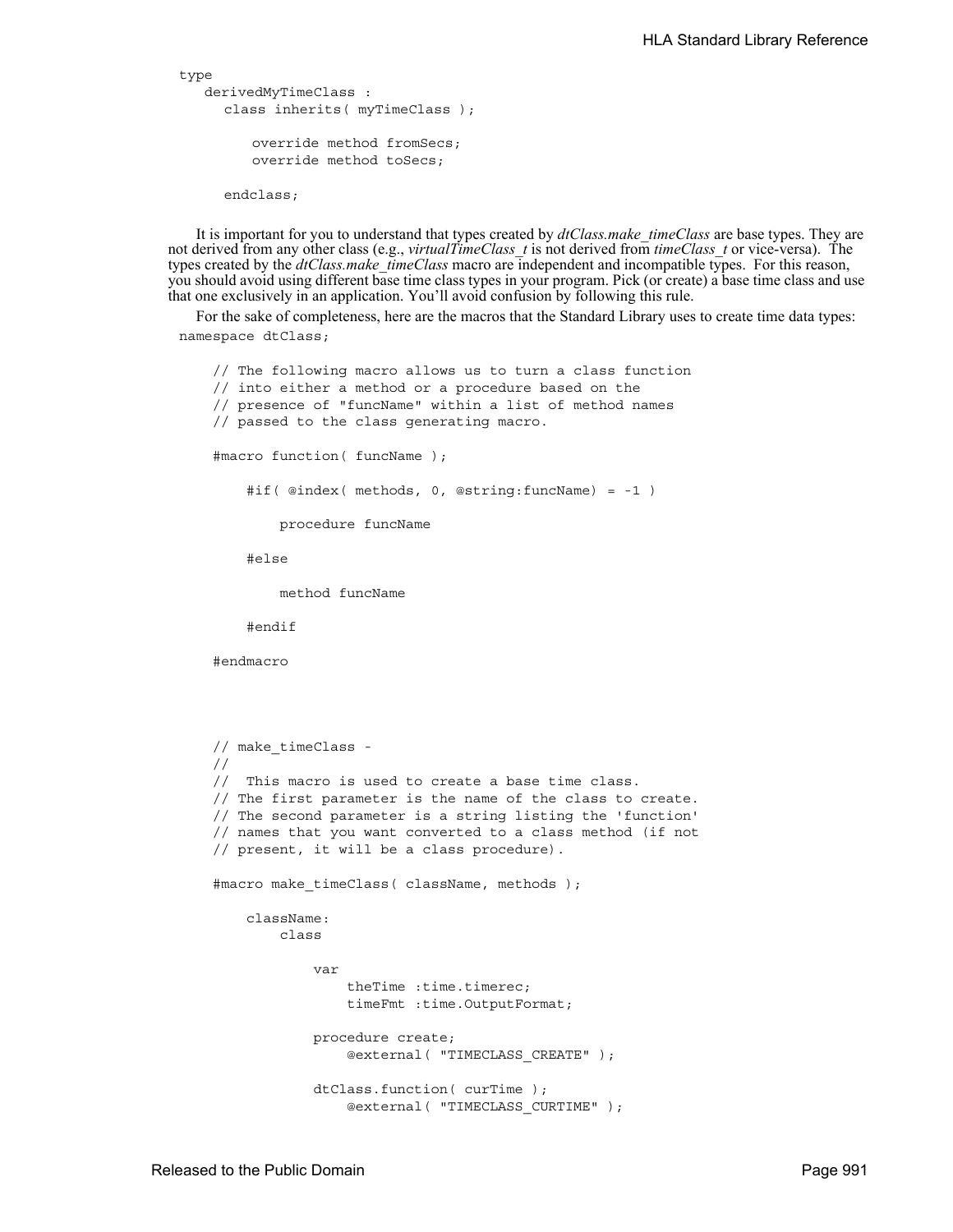```
 dtClass.function( utcTime );
         @external( "TIMECLASS_UTCTIME" );
     dtClass.function( addSecs )( seconds:uns32 );
         @external( "TIMECLASS_ADDSECS" );
     dtClass.function( addMins )( minutes:uns32 );
         @external( "TIMECLASS_ADDMINS" );
     dtClass.function( addHours )( hours:uns32 );
         @external( "TIMECLASS_ADDHOURS" );
     dtClass.function( subSecs )( seconds:uns32 );
         @external( "TIMECLASS_SUBSECS" );
    dtClass.function( subMins )( minutes: uns32 );
         @external( "TIMECLASS_SUBMINS" );
    dtClass.function( subHours )( hours: uns32 );
         @external( "TIMECLASS_SUBHOURS" );
     dtClass.function( fromSecs )( seconds:uns32 );
         @external( "TIMECLASS_FROMSECS" );
     dtClass.function( toSecs );
         @returns( "eax" );
         @external( "TIMECLASS_TOSECS" );
     dtClass.function( isValid );
         @returns( "al" );
         @external( "TIMECLASS_ISVALID" );
     dtClass.function( validate );
         @external( "TIMECLASS_VALIDATE" );
     dtClass.function( difference )( var time2:className );
         @returns( "eax" );
         @external( "TIMECLASS_DIFFERENCE" );
     dtClass.function( secsBetweenTimes )( time2:time.timerec );
         @returns( "eax" );
         @external( "TIMECLASS_SECSBETWEENTIMES" );
    dtClass.function( toString )( dest:string );
         @external( "TIMECLASS_TOSTRING" );
    dtClass.function( a toString );
         @external( "TIMECLASS_A_TOSTRING" );
 endclass;
```
#endmacro

end dtClass;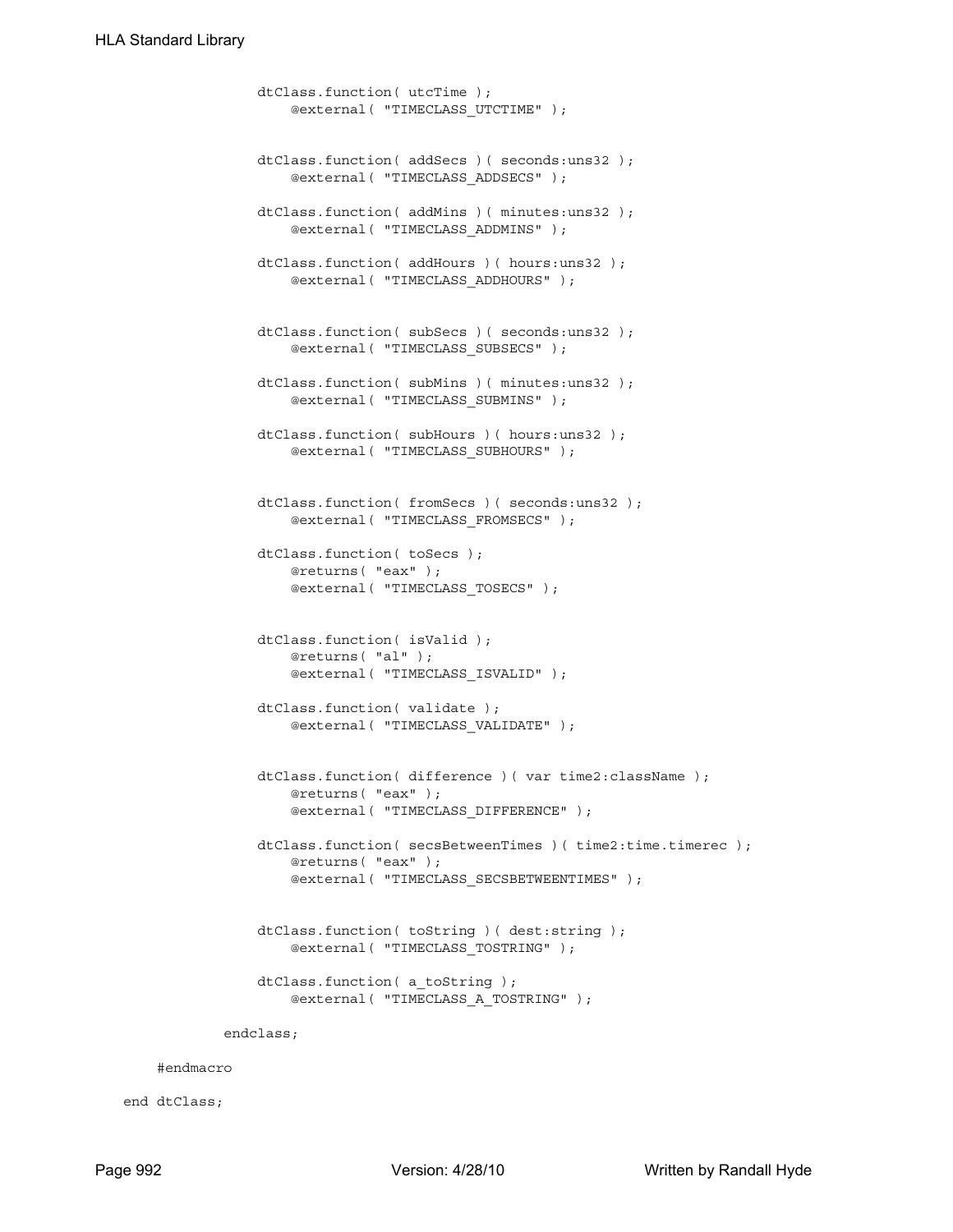If you look closely at the *make\_timeClass* macro, you'll notice that it maps all the functions, be they methods or procedures, to the *timeClass\_t* names (which are all procedures, if you look at the source code for these functions). As noted earlier, the function code for methods and procedures is exactly the same, only the call to a given function is different based on whether it is a method or a procedure. Therefore, the *dtClass.make\_timeClass* macro maps all functions to the same set of procedures. Therefore, if you do create and use multiple date classes in the same application, the linker will only link in one set of routines (unless, of course, you overload some methods, in which case the linker will link in your new functions as well as the original *timeClass\_t* set).

# **35.11 Time Class Functions**

The time class type supports most of the functions associated with the time type. The main difference is that the time class functions operate directly on the time object rather than on a time value you pass as a parameter. For this reason, there aren't any macros that overload the time function parameter lists.

In the following function descriptions, the symbol  $\langle object \rangle$  is used to specify a time class object or a pointer to a time class object. Note that class invocations of static procedures (e.g., *timeClass t.isValid*) are illegal with the single exception of the constructor (the *create* procedure). If you call a time class procedure directly, the system will raise an exception (as ESI, which should be pointing at the object's data, will contain NULL).

Note: because the syntax varies from declaration to declaration, the following sections do not provide examples of calling these functions, please see the HLA documentation under object-oriented programming or *The Art of Assembly Language Programming* for more details.

### **<object>.create();**

The *<name>.create* procedure is the object constructor. This is the only function that you may call using a class name rather than an object name. For example, *timeClass t.create()*; is a perfectly legitimate constructor call. As is the convention for HLA class constructors, if you call a class constructor directly (using the class name rather than an object name), the time class constructor will allocate storage for a new time class object on the heap and return a pointer to the new object in ESI. Once the storage is allocated (or if you specify the name of a previously-allocated object rather than the class name), the time class constructor will initialize all the fields of the object to reasonable values (in particular, the constructor initializes the VMT pointer, initializes *theTime* to a valid time (00:00:00), and sets up the *theFmt* field with a default value).

If you create a derived time class and add new data fields to the data type, you should override the *create* procedure and initialize those new fields in the overridden procedure. See the HLA documentation or *The Art of Assembly Language* for more details on derived classes and overriding constructors.

#### **<object>.validate();**

The *<object>.validate* function checks the validity of an object's *theTime* field. It raises an ex.InvalidTime exception if the object's *theTime* field contains an invalid value (hours outside the range 0..23 or minutes/ seconds outside the range 0..59). See *time.validate* for more details.

## **<object>.isValid(); @returns( "al" );**

The *<object>.isValid* function checks the validity of an object's *theTime* field. It returns true (in AL, zeroextended into EAX) if *theTime* field contains a valid time value, it returns false otherwise. See *time.isValid* for more details.

### **<object>.toSecs(); @returns( "eax" );**

This function converts the object's theTime field (in HH:MM:SS format) to the number of seconds since midnight. This function returns the result in the EAX register. See the *time.toSecs* function description for more details.

### **<object>.fromSecs( seconds:uns32 );**

This function converts the parameter value (*seconds*, the number of seconds since midnight) into a standard library compatible HH:MM:SS time format and stores the result in the object's *theTime* field. This function returns the number of overflow days (that is, the number of 24-hour periods) in the EAX register, the value this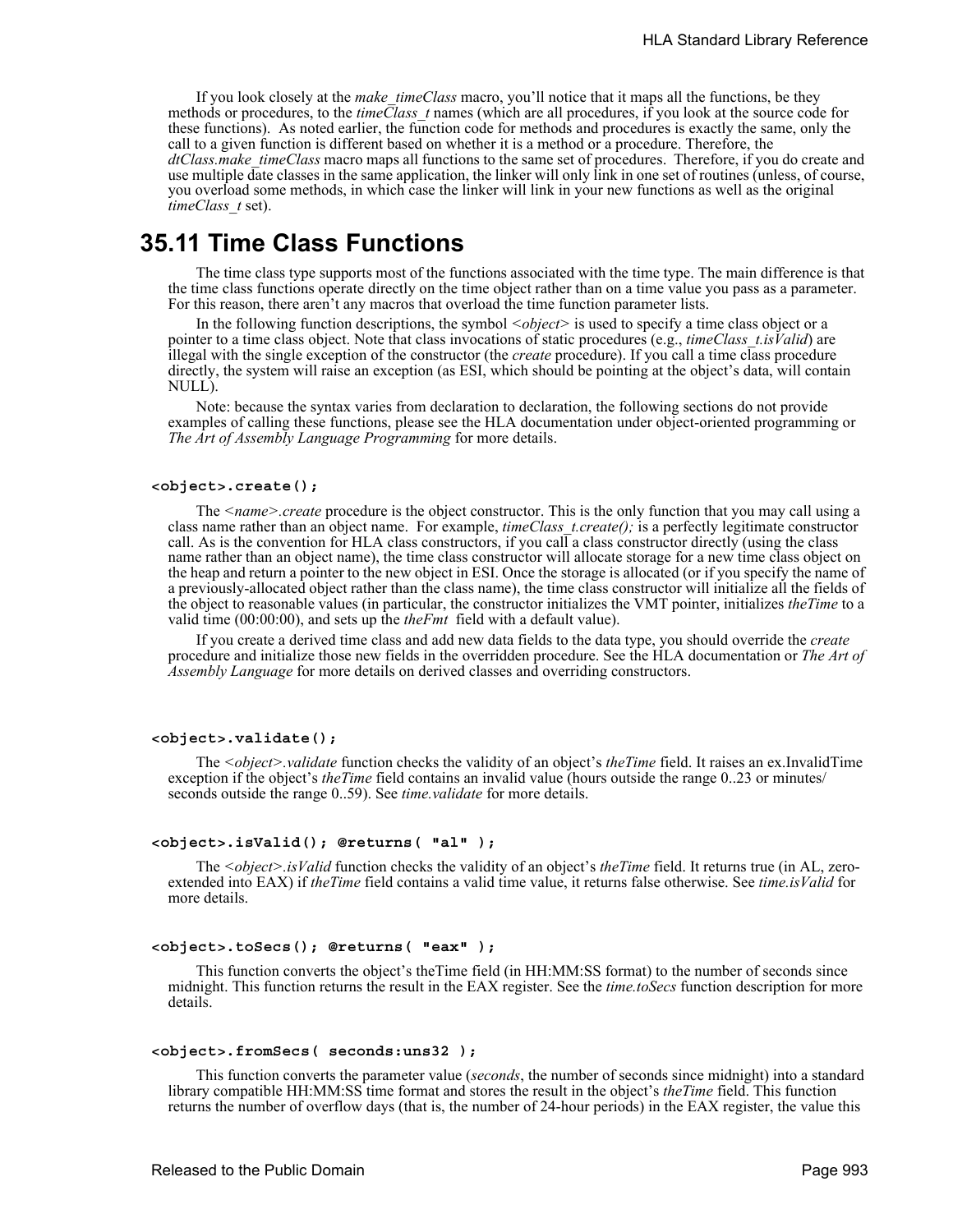# HLA Standard Library

function stores into *theTime* is always a valid time between 00:00:00 and 23:59:59. See the *time.toSecs* function description for more details.

### **<object>.secsBetweenTimes( otherTime:timerec ); @returns( "eax" );**

This function computes the number of seconds between the object's *theTime* value and a time.timerec value you pass as a parameter. It returns the difference, in seconds, in the EAX register. See the *time.secsBetweenTimes* function for more information.

### **<object>.difference( var otherTime:<object's class> ); @returns( "eax" );**

This function computes the number of seconds between the object's *theTime* value and same field in the object you pass as a parameter. It returns the difference, in seconds, in the EAX register. The type of the parameter object must be the same type as *<object>* (i.e., *timeClass\_t*, *virtualTimeClass\_t*, or whatever other time class you've created and defined *<object>* to be). See the *time.secsBetweenTimes* function for more information.

### **<object>.subHours( hours:uns32 );**

This function subtracts the number of hours specified by the parameter from the object's *theTime* field. See the *time.subHours* function for more information.

### **<object>.subMins( hours:uns32 );**

This function subtracts the number of minutes specified by the parameter from the object's *theTime* field. See the *time.subMins* function for more information.

### **<object>.subSecs( hours:uns32 );**

This function subtracts the number of seconds specified by the parameter from the object's *theTime* field. See the *time.subSecs* function for more information.

#### **<object>.addHours( hours:uns32 );**

This function adds the number of hours specified by the parameter to the object's *theTime* field. See the *time.addHours* function for more information.

### **<object>.addMins( minutes:uns32 );**

This function adds the number of minutes specified by the parameter to the object's *theTime* field. See the *time.addMins* function for more information.

## **<object>.addSecs( seconds:uns32 );**

This function adds the number of seconds specified by the parameter to the object's *theTime* field. See the *time.addSecs* function for more information.

#### **<object>.curTime();**

This stores the local time (provided by the system clock) in the object's *theTime* field. See the *time.curTime* function for additional details.

### **<object>.utcTime();**

This stores the UTC time (the current GMT time provided by the system clock) in the objects *theTime* field. See the *time.utcTime* function for additional details.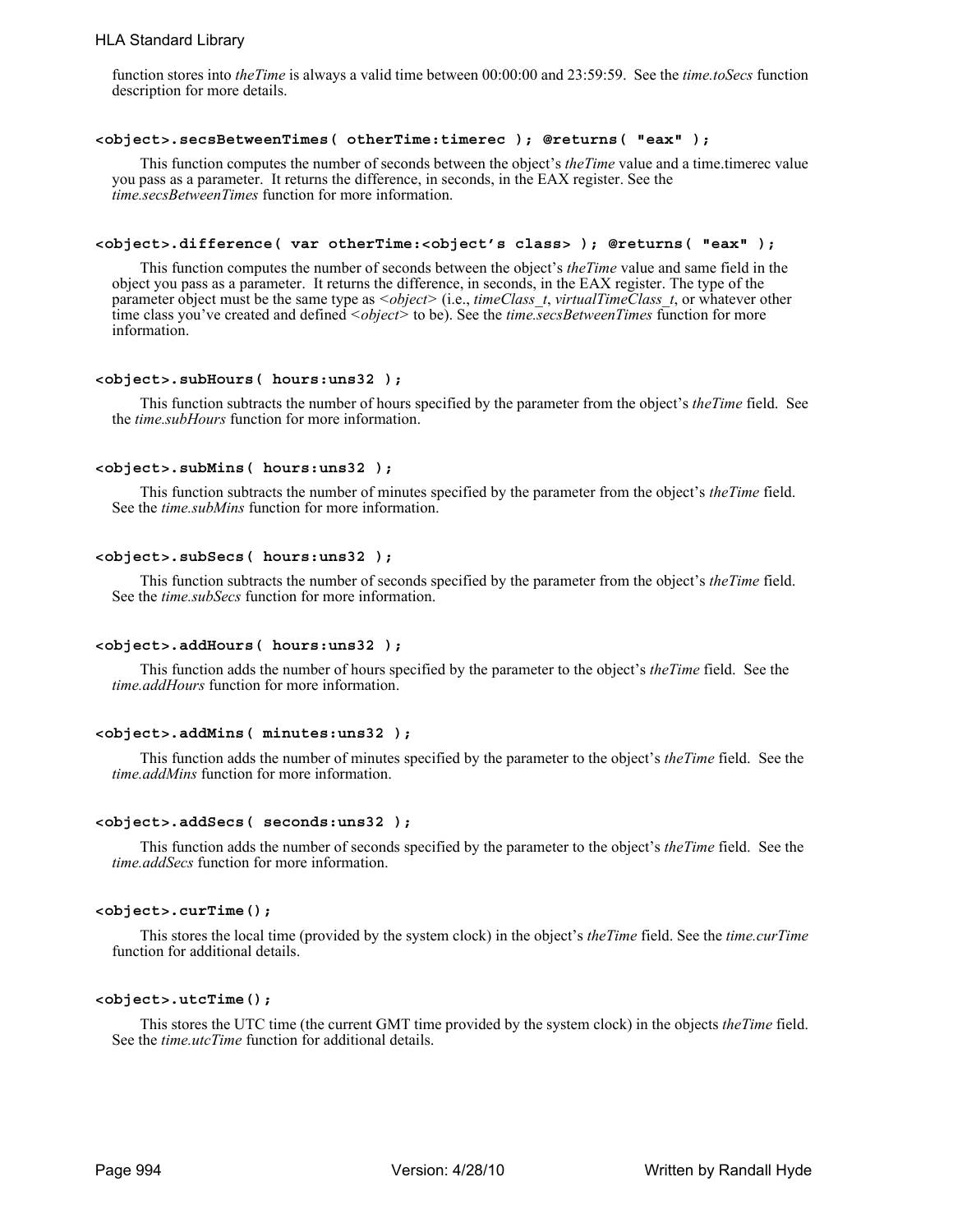## **<object>.toString( dest:string );**

This function converts the object's *theTime* field to a string using the object's *OutFmt* field to guide the conversion. This function stores the character data in the string object pointed at by the *dest* parameter (there must be sufficient space allocated for the string or the function will raise an exception). See the *time.toString* function for more information.

### **<object>.a\_toString( HMS:timerec ); @returns( "eax" );**

This function converts the object's *theTime* field to a string using the object's *OutFmt* field to guide the conversion. This function allocates storage for the resultant string and returns a pointer to this new string in EAX. It is the caller's responsibility to deallocate the storage associated with this string when the caller is done with it. See the *time.a\_toString* function for more information.

Because the time class includes an "a\_toString" function, you may print time object values using stdout.put and similar \*.put Standard Library functions. Note that those functionsl automatically deallocate the storage associated with the string created by *<object>.a\_toString*.